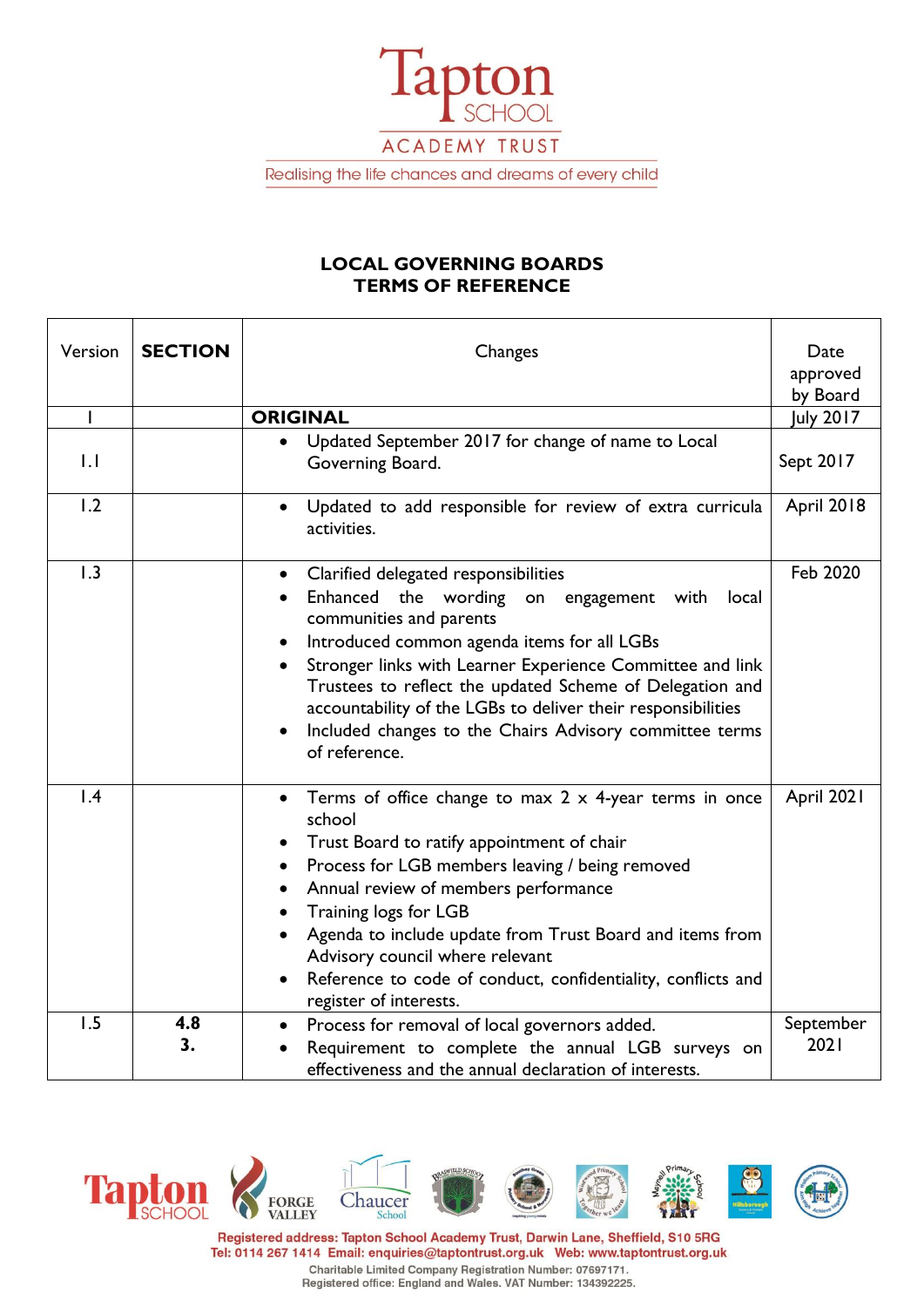

### **1. Authority and Responsibility**

# **1.1 Local Governing Boards**

The Board of Tapton School Academy Trust (TSAT) has established Local Governing Boards (LGBs) to monitor, support and challenge school senior leadership teams in the delivery of the TSAT strategy and on the overall quality and effectiveness of learner experience in each local school.

LGBs have a delegated responsibility to ensure each school engages effectively with its local community and that the voice of local stakeholders, particularly parents and pupils, is heard and taken into account. (The details of these delegated responsibilities are outlined below and in the Trust Scheme of Delegation).

**Local Governing Boards** are accountable to the Trust Board for the delivery of their responsibilities. This is predominantly secured through the Learner Experience Committee of the Trust Board in the following ways:

- All LGB minutes are shared with Trustees
- LGBs have some common agenda items for their meetings determined by the Learner Experience Committee on behalf of the Trust Board.
- The Chair of each LGB has a link Trustee from the Learner Experience Committee they meet a minimum of twice per year with a common agenda set by the Learner Experience Committee. The purpose of these meetings is to increase Trustees' understanding of individual schools but also to ensure LGBs are fulfilling their role effectively. Reports are made to the Trust Board.
- Meetings between the Chair and link Trustee are likely to be more frequent and cover more issues where a school faces specific difficulties.

#### **1.2 Chairs Advisory Council**

**The Chair of each LGB** is a member of the Advisory Council which advises the Board of Tapton School Academy Trust (TSAT) on key issues and strategic priorities.

It is made up of the Chairs of the LGBs, the Chair of the Trust Board, a representative of the LE committee and attended by members of the Executive Team.

The Advisory Council meets termly. Agendas include items specified by the Learner Experience Committee on behalf of the Trust Board as well as items from the Executive team, Trust Board and from Chairs of the LGBs. This offers the opportunity to share and develop best practice in school level governance and to develop collective approaches to areas of common interest or concern.



Registered address: Tapton School Academy Trust, Darwin Lane, Sheffield, S10 5RG Tel: 0114 267 1414 Email: enquiries@taptontrust.org.uk Web: www.taptontrust.org.uk Charitable Limited Company Registration Number: 07697171. Registered office: England and Wales. VAT Number: 134392225.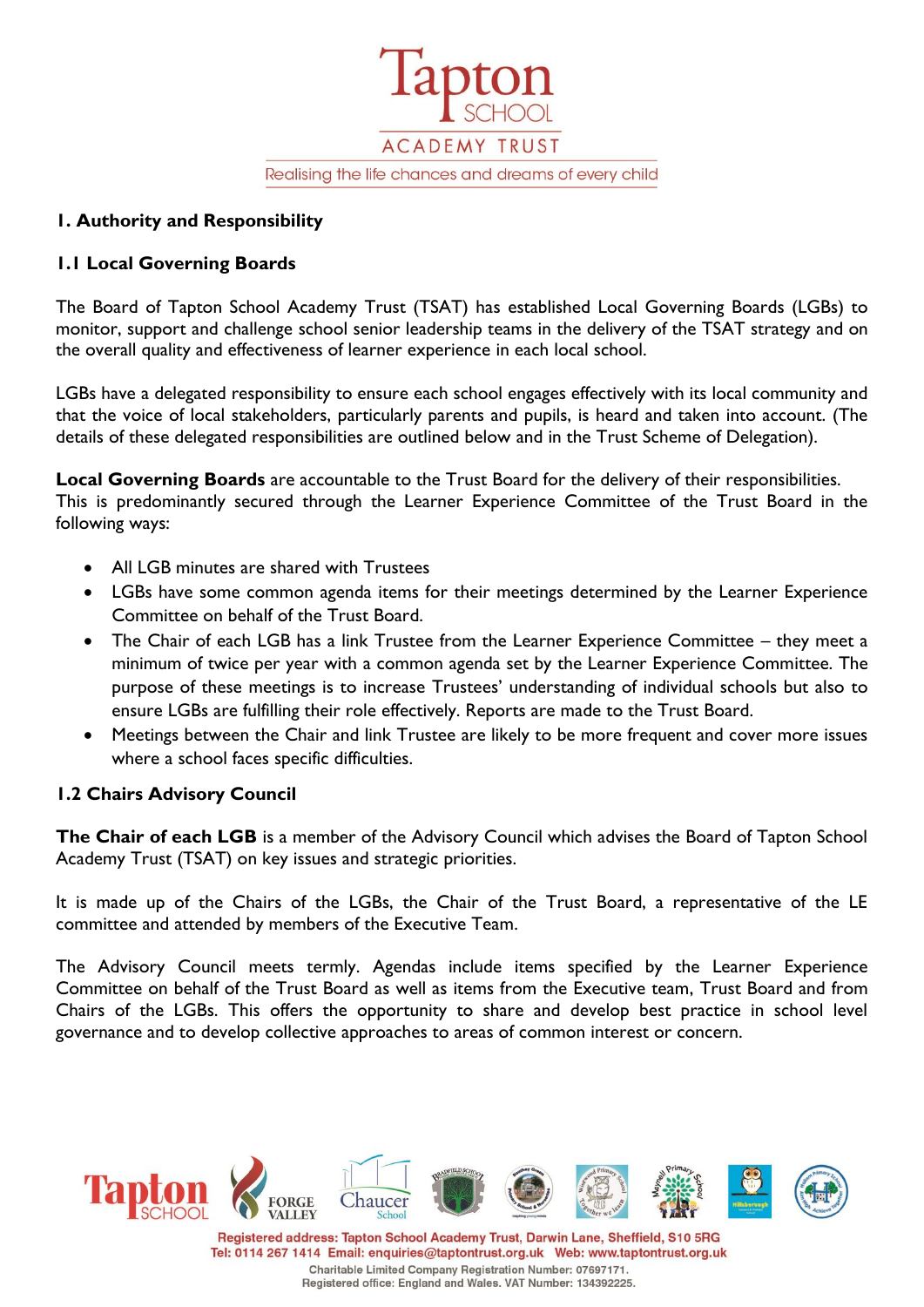

The Advisory Council provides advice to the Board and TSAT Executive on:

- Development, implementation and impact of TSAT strategy, plans and policy
- The views of each local community, especially parents
- The learner experience, development and student voice in each school
- Local governance issues including membership of LGBs.

The role of the Council is also to:

- Share best practice in local governance and develop collective approaches to areas of common concern or interest
- Share specific school developments
- Celebrate school achievements and successes.

The Council is not a subcommittee of the Board of TSAT and acts in an advisory capacity only. The Council has no legal powers or operational responsibilities/duties.

There are separate terms of reference for the Advisory Council.

#### **1.3Headteachers**

The **Headteacher** of each local academy has delegated powers from TSAT Board to manage the school within the approved curriculum, budget and overall policies of TSAT.

#### **2. Role**

The role of the LGB is to offer appropriate support and challenge to senior leaders at each school whilst reviewing and monitoring the following areas:

- The experience and welfare of learners including their curriculum, ensuring it is well matched to the needs of the whole school community; this includes extra-curricular activities.
- Compliance with legal requirements and Trust policy in respect of:
	- Sex & Relationship Education and Religious Education
	- **Safeguarding**
	- Data Protection
	- Health & Safety.



Registered address: Tapton School Academy Trust, Darwin Lane, Sheffield, S10 5RG Tel: 0114 267 1414 Email: enquiries@taptontrust.org.uk Web: www.taptontrust.org.uk Charitable Limited Company Registration Number: 07697171. Registered office: England and Wales. VAT Number: 134392225.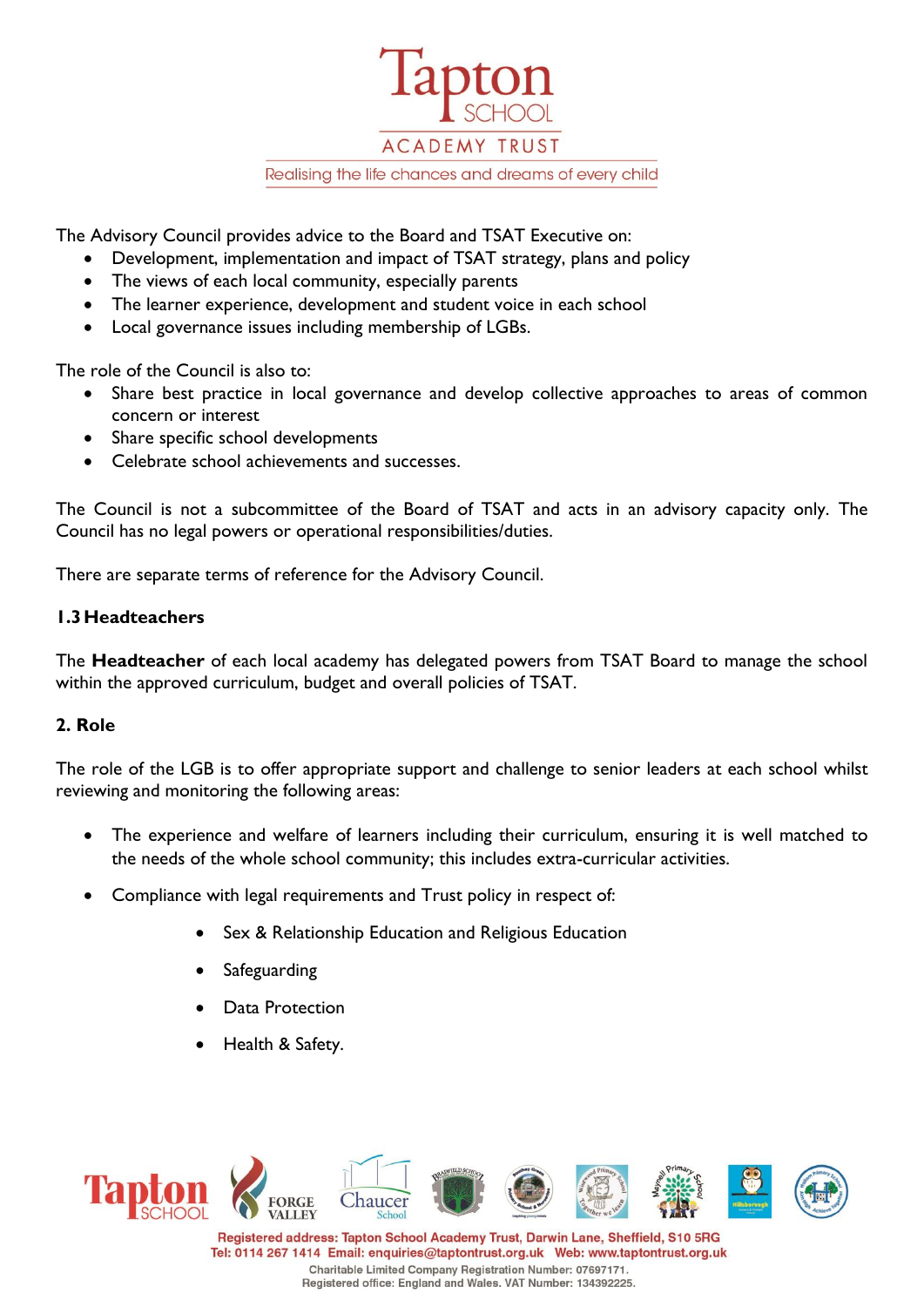

- Provision for meeting the needs of learners with Special Educational Needs & Disabilities (SEND) and Looked After Children (LAC).
- Ensuring the LGB has a 'champion' for SEND, safeguarding, data protection, health and safety.
- Provides challenge to the School to ensure deployment of financial resource best fits the needs of the whole school within the framework of TSAT financial controls.
- To scrutinise in detail the use and impact of restricted funds for pupil premium, SEND, sports grant, and other restricted government grants.
- Stakeholder Engagement Parents, Community and Pupils ensuring the voice of all local stakeholders is heard and taken into account in the work of the Trust & school.

### *The TSAT Board are the body with responsibility for all the schools in the Trust and the role and responsibilities of the LGB are determined by the TSAT Board.*

In addition the LGB has delegated authority to address complaints, staff capability and disciplinary matters and pupil exclusions. If the maters are not resolved locally the escalation procedure is to the TSAT Board as set out in TSAT policies.

# **3. Duties**

The duties of the LGB are to:

- Uphold and champion TSAT vision and values, ensuring each school is aligned to the Trust's strategic objectives and improvement strategy.
- Advise the TSAT Board and TSAT Executive team on the performance, strategic outcomes, risks and issues via the Chairs Advisory Council.
- Meet their accountability to the Trust Board through the Learner Experience Committee and deliver the role of the LGB as defined above.
- Assure and ensure that the plans and actions at a local level best meet the needs of all the learners in the school by appropriate structures, approaches and deployment of resources.
- Ensure all LGB members comply with the Code of Conduct.



Registered address: Tapton School Academy Trust, Darwin Lane, Sheffield, S10 5RG Tel: 0114 267 1414 Email: enquiries@taptontrust.org.uk Web: www.taptontrust.org.uk Charitable Limited Company Registration Number: 07697171. Registered office: England and Wales. VAT Number: 134392225.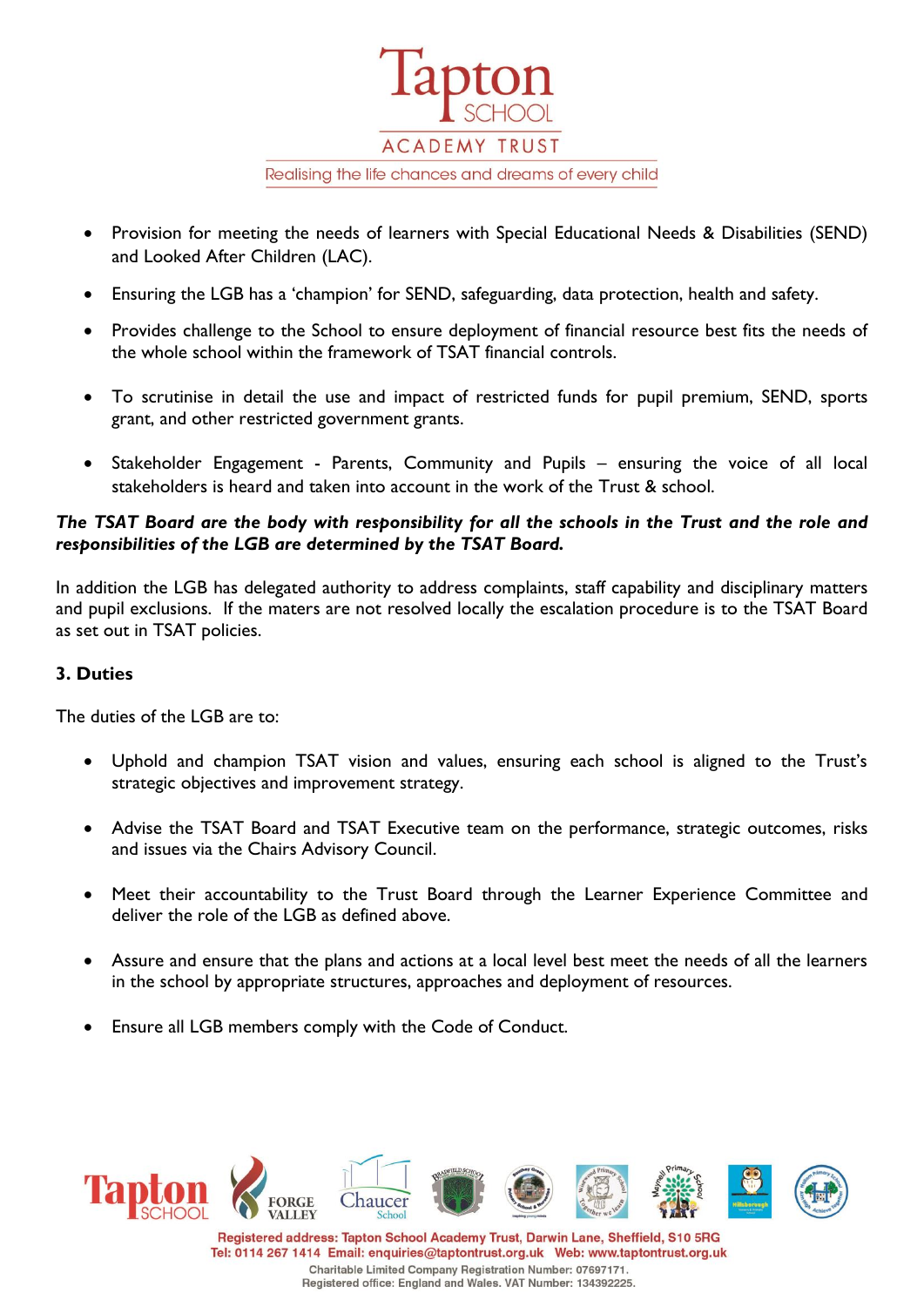**ACADEMY TRUST** Realising the life chances and dreams of every child

- Ensure all LGB members complete an annual declaration (using the Trust proforma) for the register of interests form and update the school of any changes in (personal, business or financial) interests in the year
- To maintain confidentiality of matters discussed at meetings unless it has been agreed that the matters are for communication.
- Complete the annual LGB effectiveness survey
- Complete the annual declaration of interests and inform the Trustees of any changes in the year.

## **4. Administration**

4.1 The LGB will meet at least once per term.

4.2 The LGB will consist of at least two parents, one staff, one community and one co-opted member. The Headteacher is an ex-officio member of each committee. Local Governing Board members are proposed by the LGB and ratified by the Trust Board prior to them becoming members of the LGB.

4.3 The LGB will be quorate if at least three or (if this would be higher) one third of members are present.

4.4 The Chair will be appointed for a one-year term commencing each September. The Chair will be proposed by the members of the LGB and approved by the Trust Board. The Chair may be reappointed for further years (by proposal from the LGB and approval by the Trust Board). The maximum term as a Chair is the same as the term of office as set out in 4.5 below. No LGB member employed at the Academy will act as Chair to the LGB or a committee. In the absence of the Chair the committee will elect a temporary replacement from among the members present at the meeting.

4.5 The term of office in one school's LGB will be a maximum of 2 terms of 4 years each (i.e. 8 years). After 4 years members may be reappointed for a second 4-year term. Reappointment will be proposed by members of the LGB and approved by Trust Board. After 8 years if the member wishes to remain in a role in a Trust they may look to be appointed at another LGB within the Trust or the Trust Board.

4.6 Vacancies will be advertised on the TSAT and school websites. Where necessary election will take place for staff and parent vacancies. As for all Local Governing Board members parent and staff members are proposed by the LGB and ratified by the Trust Board prior to them becoming members of the LGB. This will involve the Trust Board agreeing the nominees prior to being issued for election.

4.7 LGB members may resign as members by giving the Chair of the LGB notice. We would request, wherever possible, a terms notice is given to enable new members to be appointed.



Registered office: England and Wales. VAT Number: 134392225.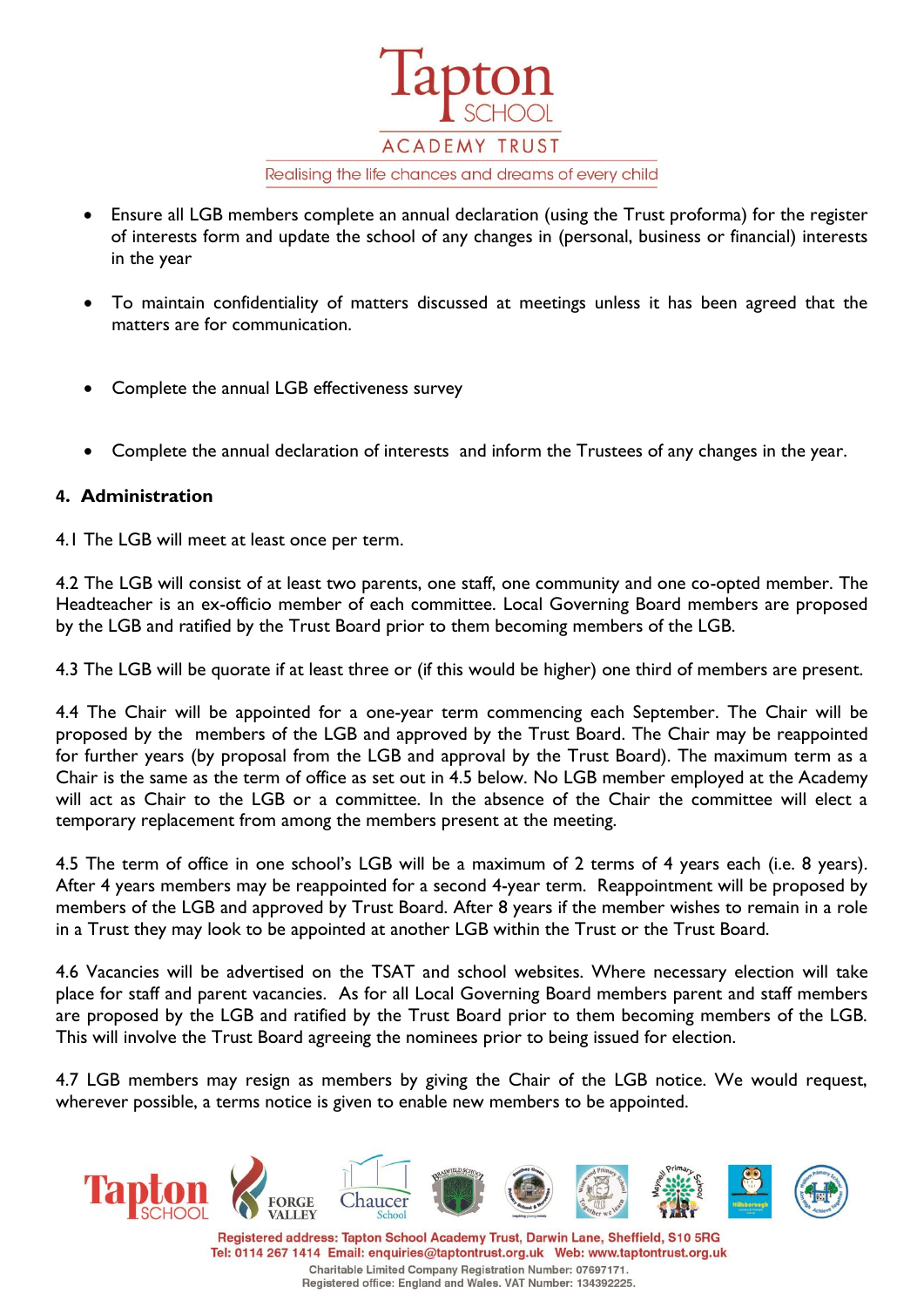**ACADEMY TRUST** 

Realising the life chances and dreams of every child

4.8 LGB members may be removed from office for persistent non-attendance or significant breaches of the code of conduct or terms of reference. Where there are concerns about a governor the first stage would be to aim to resolve these informally by the Chair of Trustees with actions such as additional training and guidance. Where the matter escalates to consideration of removal the Chair of Governors should consult with the CEO to agree the action to be taken. The Governing Board can then propose to remove a member and this should be ratified by the Trust Board.

4.9 Administrative support will be provided by the clerk to the committee.

4.10 Agendas will be agreed in advance by the Chair (based on, but not limited to, a TSAT pre-agreed annual schedule of activity) and papers will be circulated least 5 working days in advance of the meeting.

4.11 The Agenda will include an update from Trust Board and any relevant items from the Advisory Council.

4.12 Minutes of meetings will be taken and once approved in draft by the Chair, be submitted to the next scheduled meeting of the LGB. They will be shared with the Trust Board.

4.13 Each LGB is authorised to invite attendees to its meetings from persons to assist or advise on a particular matter or range of issues, including parents and Academy staff who are not governors. Confidentiality and conflict of interest statements must be signed for such attendees.

4.14 Declarations of interest must be made on an annual basis (on the Trust proforma), where changes arise and at each meeting (where there are interests in specific agenda items). Generally, governors and Trustees must not be involved in discussions or vote on matters to which their conflict relates. Guidance will be given on when withdrawal from the meeting or non-participation in discussions will be required.

- Conflict of interests may arise when the interests of a governor in a matter may affect, or be seen to affect, the ability to take decisions that are impartial and in the best interests of the school. Conflicts of interest are not restricted to those declared on the register of interests. Governors and Trustees are also obliged to declare any potential conflicts of interest during meetings.
- Determining that a governor has a conflict of interest in a matter should come down to an assessment of how likely the governor is to exert (or be perceived to exert) undue influence or allow their personal circumstances to cloud their judgement.
- Of course, if there is any doubt then the Chair should acknowledge the interest, declare it and ask for the individual to withdraw from the meeting for the relevant item of business.

4.15 The LGB will review these terms of reference via the Advisory Council and self- assess its performance against these terms of reference on an annual basis.



Charitable Limited Company Registration Number: 07697171. Registered office: England and Wales. VAT Number: 134392225.